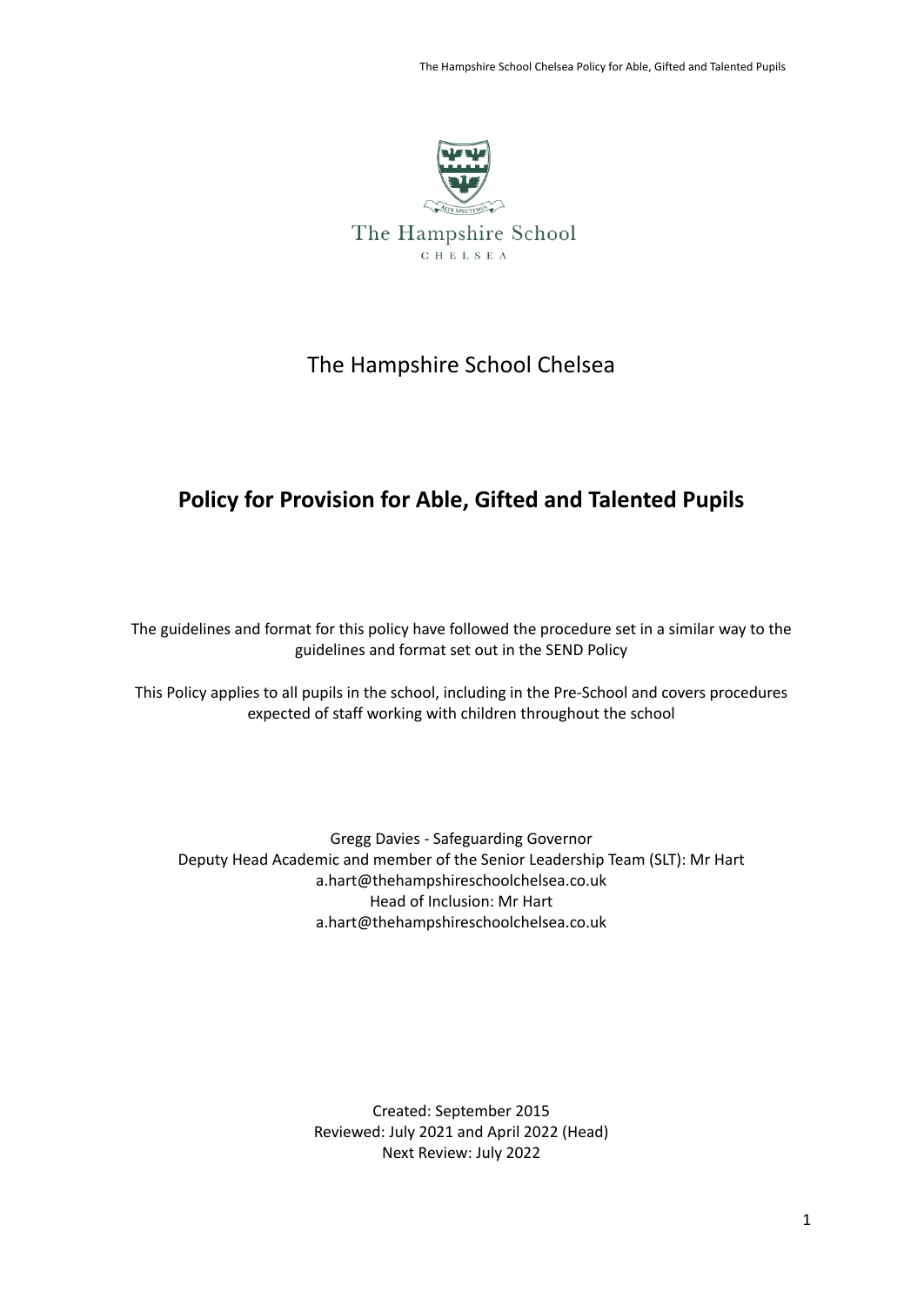<span id="page-1-0"></span>

| <b>Contents</b>                                                          |          |
|--------------------------------------------------------------------------|----------|
| <b>School Setting</b>                                                    | 3        |
| Beliefs and Values about Most Able Children                              | 3        |
| Aims                                                                     | 3        |
| Objectives                                                               | 3        |
| Definition                                                               | 4        |
| Identification                                                           | 4        |
| Whole School Approach to More Able, Gifted and Talented Support          | 5        |
| Analysis of Needs                                                        | 5        |
| Nomination of a Pupil                                                    | 5        |
| Monitoring and Evaluation and Success                                    | 5        |
| Development of Thinking Skills                                           | 6        |
| <b>Supporting Pupils and Families</b>                                    | 6        |
| Training                                                                 | 6        |
| Responsibilities                                                         | 6        |
| Accessibility                                                            | 7        |
| Development of Thinking Skills                                           | 7        |
| <b>Support Services and External Providers</b>                           | 7        |
| <b>Clubs and Activities</b>                                              | 8        |
| Procedures for Resolving Complaints about Provision for More Able Pupils | 8        |
| Appendices 1-13                                                          | $9 - 17$ |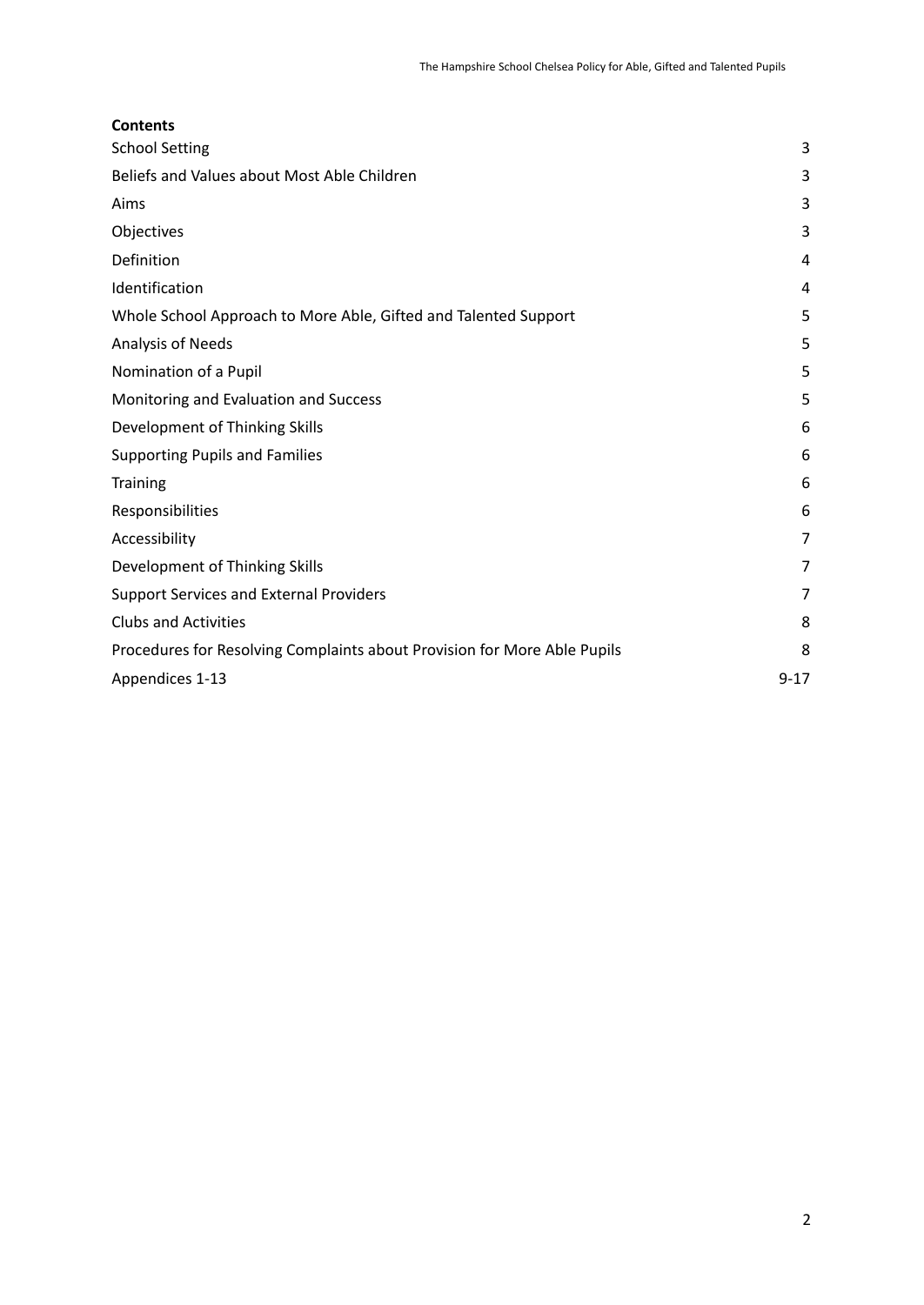# **School Setting**

The Hampshire School Chelsea is a co-educational non selective independent Preparatory School from pupils of the age of three to thirteen years.

The responsibility for identifying, assessing and monitoring children with special educational needs including those pupils who are more able, gifted and talented, is the responsibility of the Class Teacher (Form Tutor), subject teachers including all specialist teachers in liaison with the Head of Section (Head of Pre-School, Head of Pre-Prep and Head of Prep), Deputy Head Academic and the Head of Inclusion.

For the remainder of this policy, pupils identified as Able or Gifted and Talented, will be referred to as 'More Able'.

### <span id="page-2-0"></span>**Beliefs and Values about Most Able Children**

At The Hampshire School Chelsea, we recognise that all pupils are individuals with their own strengths and weaknesses, gifts and talents. Within this range of individuality there are pupils who are more able than others and pupils who are particularly talented in particular areas.

Every child has the right to be included in a broad, balanced and relevant curriculum. We believe that each pupil is entitled to have the opportunity to enjoy an education which challenges, motivates and rewards them, so that they can each fulfil their individual potential.

### <span id="page-2-1"></span>**School Aims and Core Values**

- To develop pupils' self-esteem, **resilience** and well-being through the application of a growth mindset to learning.
- To create an atmosphere of mutual **respect** and consideration for the ideas, values and feelings of others.
- To value and develop strong partnerships with our parents and the wider **community**.
- To inspire a love of learning and encourage the use of key thinking skills across the curriculum and school life so that every pupil strives for personal and academic **excellence.**
- To encourage **responsibility** in every pupil so they can confidently make decisions and choices for themselves.

### **Aims of this Policy**

This policy aims to ensure we can provide:

- An appropriate education for each individual
- Opportunities for pupils to work at levels higher than that of their peers
- Opportunities to develop specific skills or talents
- The opportunity to experience a broader, richer curriculum
- Support and care for the whole child, socially, emotionally and intellectually

### <span id="page-2-2"></span>**Objectives**

- To identify and provide for More Able Pupils
- To operate a whole school approach to the management and provision of support for More Able Pupils
- To provide a Co-ordinator who will work with the More Able Policy
- To provide support and advice for all staff working with More Able Pupils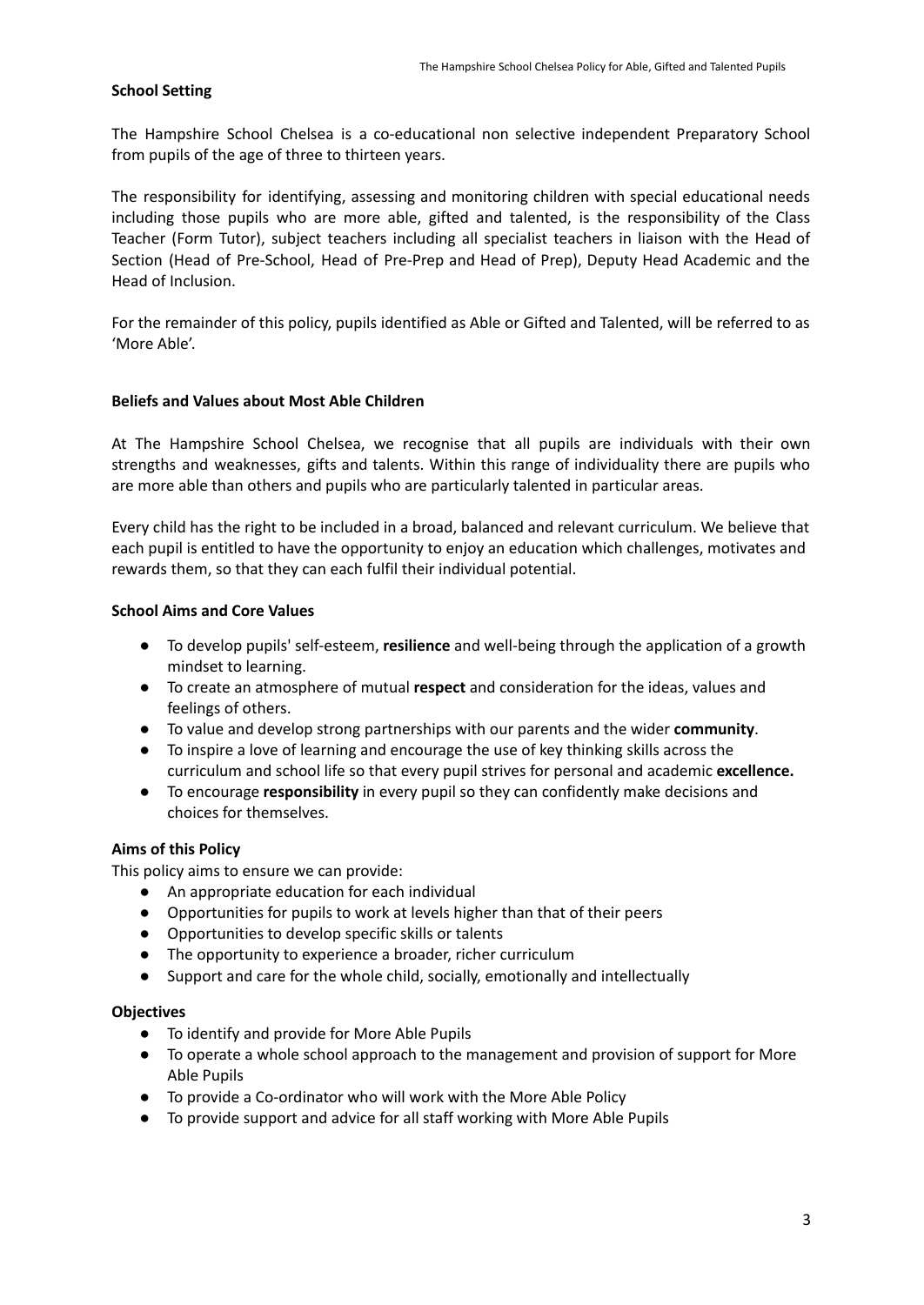# <span id="page-3-0"></span>**Definition**

The More Able child is usually defined as being in the top 5% of the school's population, regardless of the school's ability profile. Each child is unique and any single definition is likely to be misleading. This policy deals, in general terms, with two groups of pupils:

- The most able child, performing consistently above the level of most able peers in one or more subjects.
- The talented child, who may exhibit specific abilities in areas such as Art, Music, P.E. etc.

# <span id="page-3-1"></span>**Identification**

A gifted and talented register provides a basis for provision for most able pupils. This process will result in an identified cohort of pupils who represent the most able pupils in each year group/class according to their academic ability or particular talents. This could also include pupils who are currently underachieving but have the potential and may need specific support. These pupils identified will be representative of the school as a whole in terms of gender and ethnicity. Identified students will be communicated across all teachers and parents/guardians and their progress will be monitored. To ensure a consistent and accurate identification process, a variety of methods will be employed which can give reasonable information collectively. The school will take advantage of information about pupils from a variety of sources, including:

- teacher observations and recommendations across the breadth of curriculum subjects by subject teachers and other specialist teachers, for example, including peripatetic music teachers and sports coaches
- samples of work reveal consistently outstanding performance in one or more subjects.
- the Foundation Stage profile throughout the Reception class. This gives information about children's developing skills and aptitudes across several areas of learning
- observations of how pupils approach work and activities both inside the classroom and outside
- tracking of pupils across all curriculum areas and identifying areas of strength and high attainment
- formative and summative assessment to ensure pupils are making expected progress
- information from Cognitive Ability Tests (CAT4) and other standardised assessments (NGRT, NGST, PTE, PTM, PTS)
- progress in internal examinations across the breadth of curriculum subjects
- achievement in the performing arts
- parental nomination which may be useful in revealing high achievement in activities out of school, for example, pupils with a track record of achievement in a sport or activity at county or national level

### **In English and Mathematics, most able pupils show:**

- creativity and originality *they are able to work in new and imaginative ways*
- the ability to make connections between different concepts they have learned *seeing patterns of relationships and applying these to new contexts*
- independence and perseverance *demonstrating initiative and persistence in completing tasks or pursuing lines of enquiry*
- capacity to learn and understand new ideas and ways of working quickly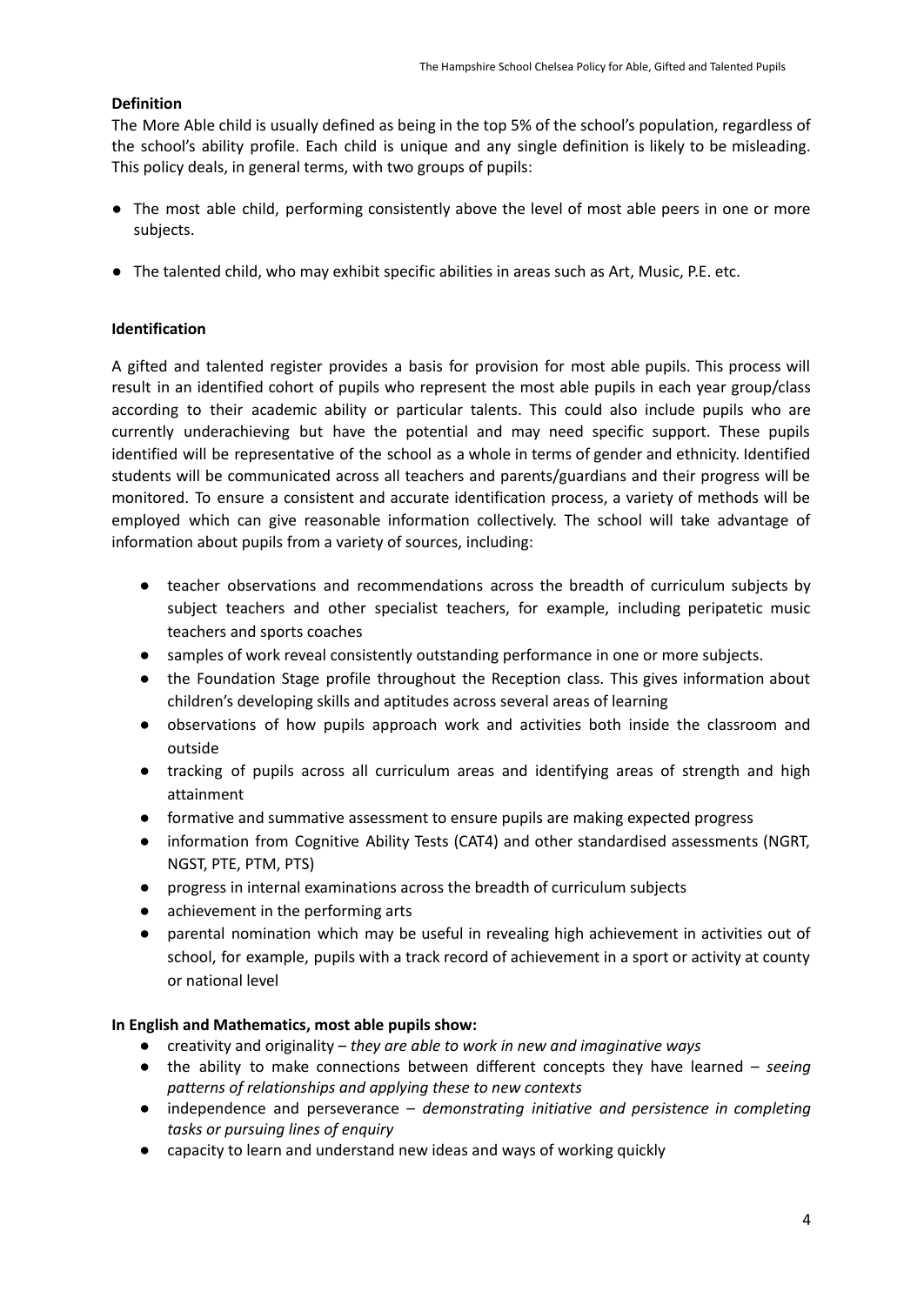- *●* communication skills *expressing ideas succinctly, justifying, qualifying, and explaining what they say; using language in ways that reflect an appreciation of the knowledge and interests of specific audiences, acquisition and use of vocabulary*
- ability to take on demanding tasks *researching, comparing and synthesising information from a range of different sources, including technology*
- ability to debate and reason *creating and sustaining accounts and reasoned arguments of more abstract levels in both speech and writing*

### <span id="page-4-0"></span>**Whole School Approach to More Able, Gifted and Talented Support**

The Hampshire School Chelsea takes a whole school approach to the provision for More Able pupils through assessing, planning, delivering, reviewing and recording of information, to ensure that all pupils achieve their potential.

### <span id="page-4-1"></span>**Analysis of Needs**

Ongoing processes of **formative and summative assessment** is an integral part of the teaching and learning process at The Hampshire School Chelsea, providing information useful to the pupil, the teacher and the parents. It demonstrates what has been learned, identifies successes and should identify what the next learning stage should be. It also provides valuable information about how the curriculum could be suitably adapted and which methodologies should be adopted to meet individual needs.

### <span id="page-4-2"></span>**Nomination of a Pupil**

A 'Nomination Form' will be completed and given to the A,G and T co-ordinator by teachers (see appendix 13) This can be done due to high achievement in class work, high test scores or following data collected after CATs tests.

- Assess: The class or subject teacher, working with the Deputy Head Academic and Head of Inclusion will carry out a clear analysis of the pupil's needs
- **Plan**: In consultation with the parent and pupil, agree the adjustments, interventions and support to be put in place as well as the expected impact on progress, development or behaviour, along with a review date.
- **Do**: The Class Teacher (Form Tutor) and subject teachers remain responsible for working with the pupil. The Deputy Head Academic and Head of Inclusion will support the Form Tutor and subject teachers in the further assessment of the pupil's particular strengths and will advise on the implementation of support
- **Review:** The effectiveness of the support and interventions and their impact on the pupil's progress is reviewed (termly) by the Head of Section (Head of Pre-School, Head of Pre-Prep and Head of Prep as appropriate); the impact and quality of the support and interventions is evaluated by the Deputy Head Academic along with the views of the pupil and their parents; the support is revised in light of the pupil's progress and development in consultation with the teaching staff, pupil and parents

#### <span id="page-4-3"></span>**Monitoring and Evaluation and Success**

The Senior Leadership Team including the Deputy Head Academic and the Head of Inclusion will review this policy bi-annually and will evaluate the impact of provision on the attainment and well-being of individuals. This will be achieved by:

- comparing baseline data with the data collected at the assessment point
- reviewing pupils' progress in relation to target setting
- taking account of other factors that may have affected progress
- analysing the effectiveness of educational professionals and parents working in partnership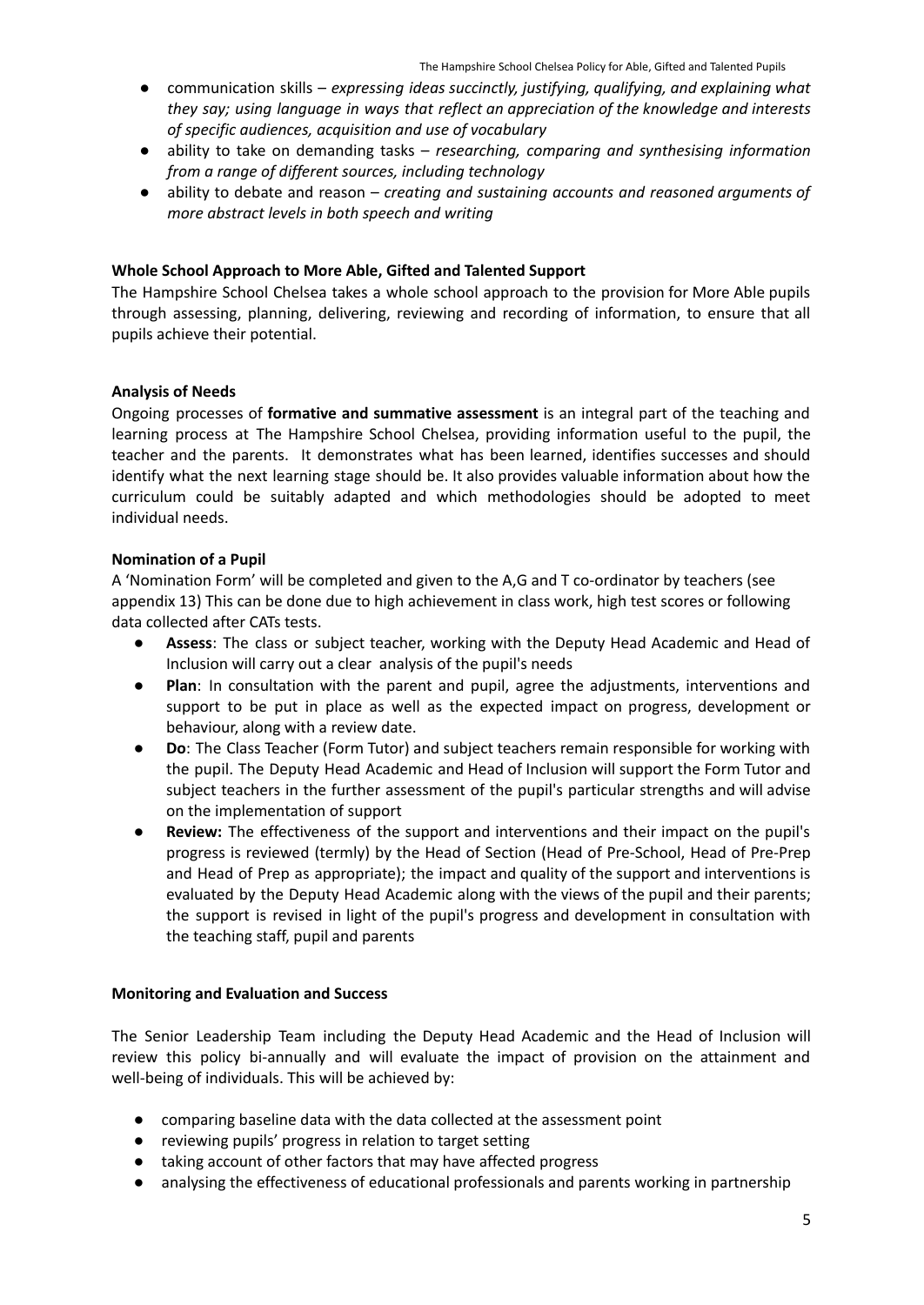- noticing a reduction or an increase in the total number of most able pupils
- noting how well most able pupils have access to the whole curriculum of the school
- ensuring provision for each pupil is planned for, reviewed and evaluated regularly
- ensuring the most effective deployment of resources is designed to ensure the needs of all pupils are met

# <span id="page-5-0"></span>**Development of Thinking Skills**

The following thinking skills are particularly important in supporting most able pupils in that they help pupils consider the 'how' of learning, rather than the 'what', furthering a questioning and a critical mind. Teachers aim to build in activities that encourage these skills as a matter of course in everyday lessons. The following higher order thinking skills are acknowledged at The Hampshire School Chelsea:

- reasoning
- enquiry
- creative thinking

# <span id="page-5-1"></span>**Supporting Pupils and Families**

The school keeps parents fully informed and involved at all stages and we encourage parents to make an active contribution to their pupil's education. Meetings with the Deputy Head Academic, Parents Evenings and reports keep parents informed of their child's progress.

A record is kept of any communication with parents, and all notes and action plans arising from these meetings are kept in a secure place in order to maintain confidentiality (see management of records).

All discussions are dealt with confidentially and in a sensitive manner. In partnership with parents, pupils will be encouraged to contribute to the assessment of their needs, the review and the transition process.

### <span id="page-5-2"></span>**Training**

In order to maintain and develop the quality of teaching and provision to respond to the strengths and needs of all pupils. All staff receive training regarding the school's provision for More Able pupils. The Head, Head of Inclusion and Deputy Head Academic explain the systems and structures in place around the school's More Able provision. Staff meetings include discussion of the needs of individual pupils. The school's Head of Inclusion attends Bellevue SENCo network meetings to keep up to date with local and national updates in More Able provision.

### <span id="page-5-3"></span>**Responsibilities**

The Head of Inclusion is the Most Able, Gifted and Talented Co-ordinator in liaison with the Deputy Head Academics. Responsibilities include:

- compiling and managing the gifted and talented register
- overseeing the day-to-day operation of the school's gifted and talented and higher ability policy
- co-ordinating provision for more able pupils
- overseeing the records for more able pupils
- supporting and advising teachers in planning appropriate programmes of work
- ensuring planning is differentiated and takes into account individual need for more able pupils
- reading / summarising / disseminating information regarding educational reports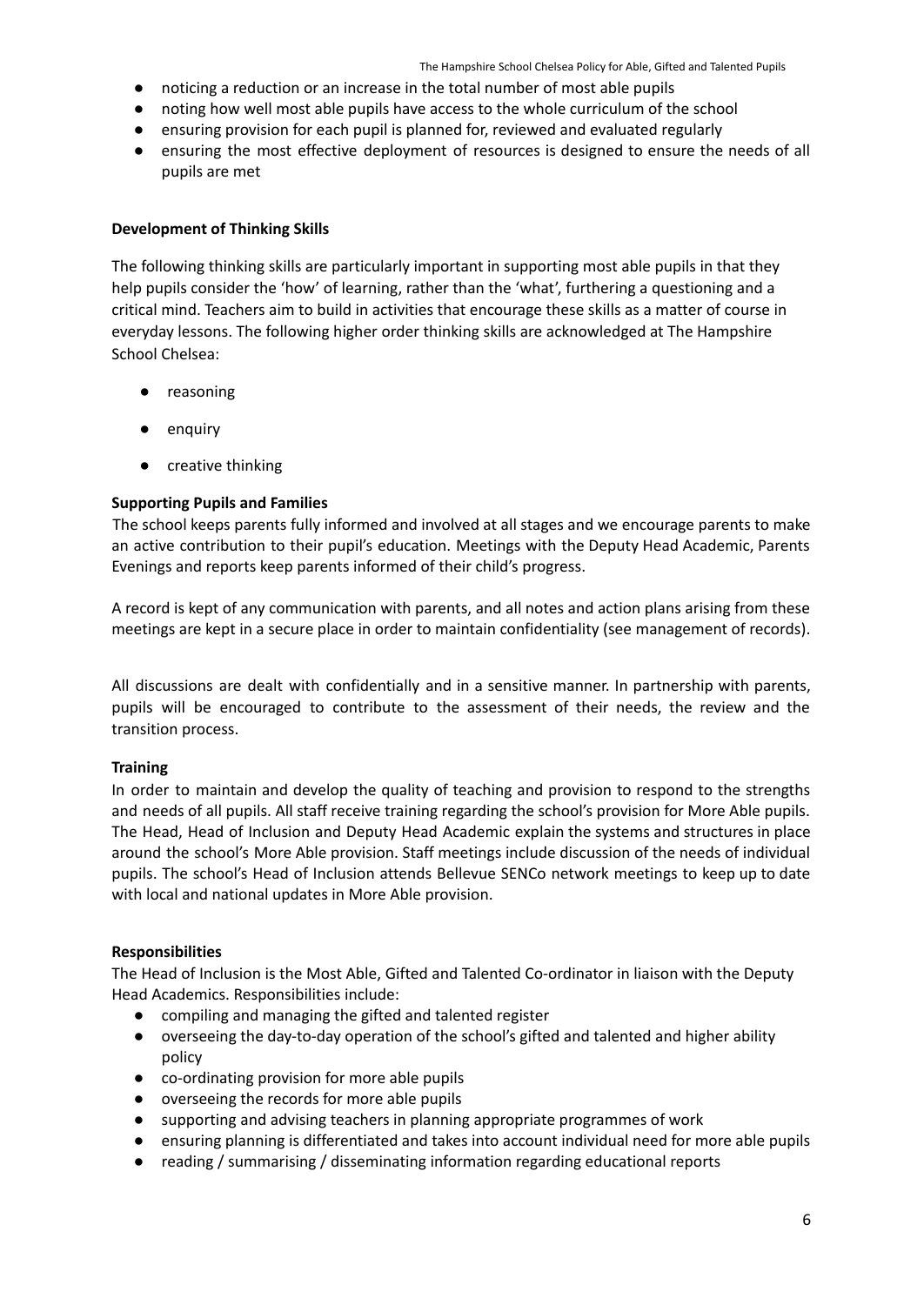- **●** liaising with the named co-ordinator for early years and secondary educational establishments to discuss transition
- **●** advising / liaising /managing the deployment of Teaching Assistants (TAs)
- screening visiting pupils, reviewing the identification procedure, monitoring progress and record keeping
- liaising with external providers
- identifying, ordering and utilising resources available from other agencies
- contributing to the development of curriculum policies to ensure that the provision for more able pupils is considered
- monitoring progress and providing additional support to more able pupils working in class
- continuing Professional Development.
- liaising with and advising parents of more able pupils
- in consultation with the SLT review the quality of teaching including supporting teachers' understanding of strategies to identify and support more able pupils through appropriate training.

# <span id="page-6-0"></span>**Accessibility**

Learning activities are differentiated by:

- taking into account individual learning styles such as audio, visual and kinaesthetic
- varying the task so it is more demanding, challenging or stimulating
- setting an open ended task so a pupil performs at a higher level by outcome
- providing adult/specialist support to develop skills and talents
- providing further extension and/or enrichment activities for those who complete tasks
- a range of open-ended questions
- grouping by ability
- providing homework activities at a more challenging level. Homework will be differentiated when appropriate.

At The Hampshire School Chelsea, pupils are set by ability in English and maths from Year 5. This ensures that the subjects are taught at an appropriate level. Differentiation may still be used within a set, according to individual need.

### <span id="page-6-1"></span>**Development of Thinking Skills**

The following thinking skills are particularly important in supporting most able pupils in that they help pupils consider the 'how' of learning, rather than the 'what', furthering a questioning and a critical mind. Teachers aim to build in activities that encourage these skills as a matter of course in everyday lessons. The following higher order thinking skills are acknowledge at The Hampshire School Chelsea:

- reasoning
- enquiry
- creative thinking
- evaluation
- information processing

### <span id="page-6-2"></span>**Support Services and External Providers**

Support Services are welcomed to support a most able child, if the child:

- continues to make significant progress in specific areas over a long period
- continues working at national curriculum levels substantially above that expected of pupils of a similar age
- continues to excel in English and Mathematics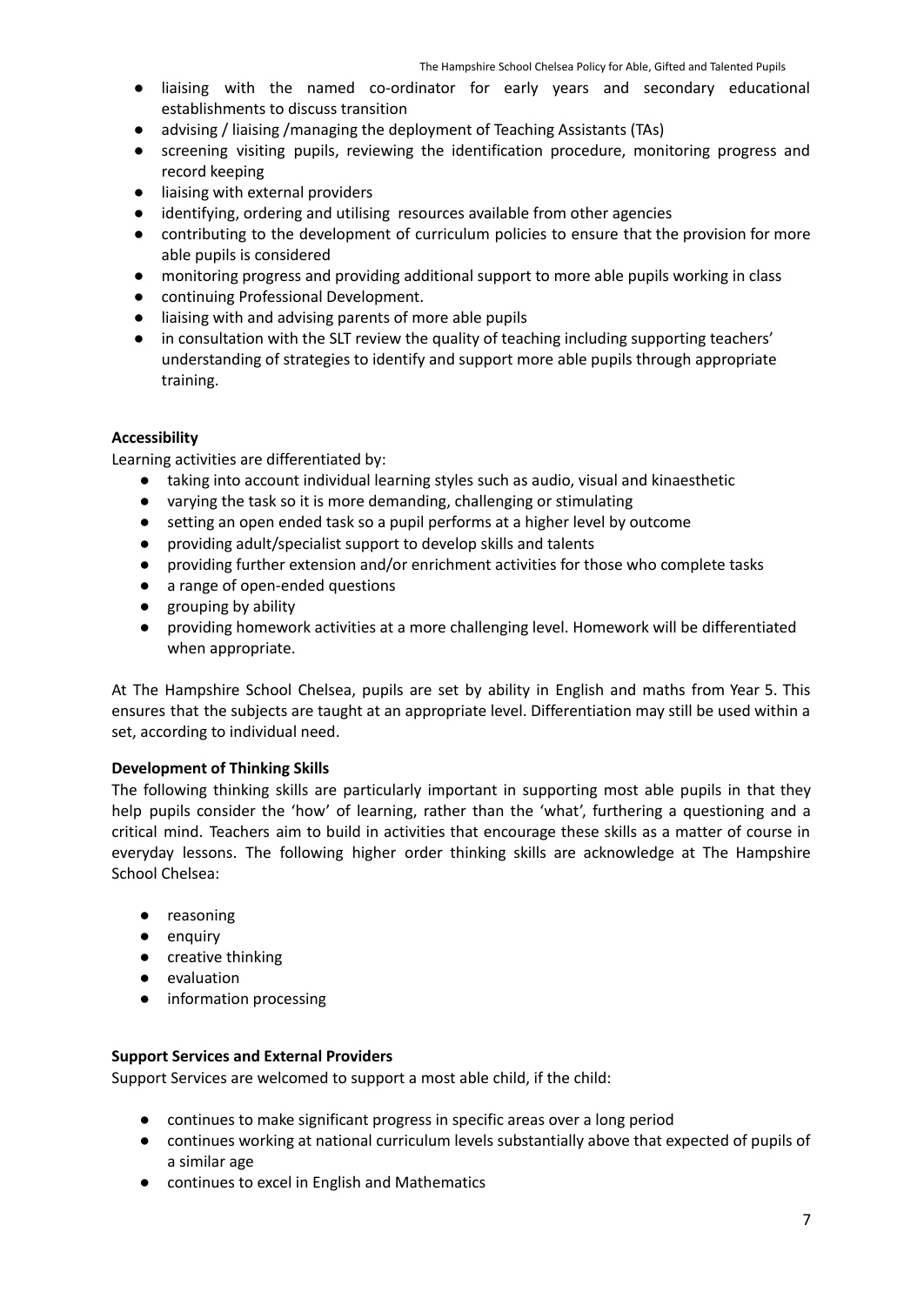- has emotional or behavioural difficulties which regularly and substantially interfere with the child's own learning or that of the class group
- has ongoing communication or interaction difficulties that impede the development of social relationships and cause substantial barriers to learning
- At The Hampshire School Chelsea, support services have included Educational Psychologists

### <span id="page-7-0"></span>**Clubs and Activities**

The Hampshire School Chelsea has an extensive Clubs and Activities programme that provide opportunities for More Able Pupils to develop specific skills. The list of over 50 clubs and activities is on the school website and a copy is available on request from the school Receptionist.

# <span id="page-7-1"></span>**Procedures for Resolving Complaints about Provision for More Able Pupils**

This follows the school complaints procedure which is available to download from the school website or as a hard copy from the front office.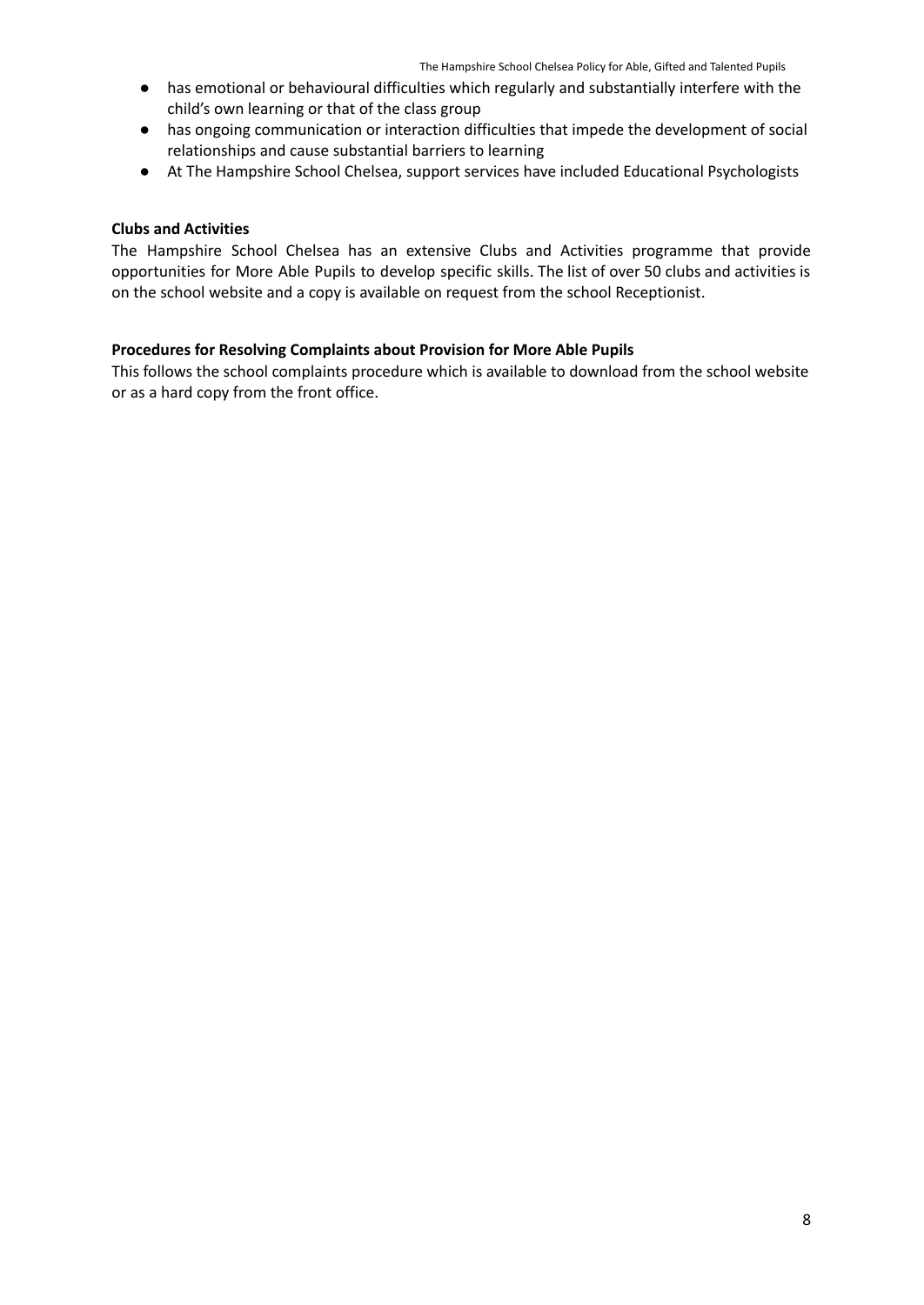### Appendix 1: **Identification in English**

Children should display a number of the following criteria but not necessarily all

# **Key Stage One (Year One – Year Two)**

### **Reading**

- A child entering school who reads naturally (i.e. a child who teaches himself/herself)
- A child who learns to read fluently and expressively and with complete understanding in the first term of school with little or no teaching
- A child exceeding national expectations for their year group
- Insatiable appetite for the printed word
- Draw inferences goes beyond the literal
- A child scoring above 120 in a Standardised Reading Test

### **Key Stage Two (Year Three – Year Six)**

- An inferential reader
- A child scoring above 127 on standardised tests (to be used in conjunction with other criteria)
- Insatiable appetite for the printed word
- A child exceeding national expectations for their year group
- Has informed opinions about preferences and can back them up
- Perseveres with a difficult text i.e. a young child reading Dickens/Tolkien/Mark Twain

### **Key Stage One (Year One – Year Two)**

### **Speaking and Listening**

- A child who can hold his/her own in an adult conversation at an adult level
- Can debate a point
- Has an extended vocabulary

### **Key Stage Two (Year Three – Year Six)**

- Confident speaker within his/her peer group and with adults
- Seeks the company of older children for stimulation
- Can debate a point and modify opinion if required
- Can counter an argument
- Always takes the lead in discussions
- Uses a wide and sophisticated vocabulary

### **Key Stage One (Year One – Year Two)**

### **Writing**

- A child in Year 1 who independently writes uses adjectives, pronouns, expanded sentences, connectives and a varied vocabulary - includes a varied structure.
- A child who can spell Phase 4 cvc and ccvc and cvcc words easily and can spell common irregular words with little effort (i.e. can spell the first 200 most frequently used words by the beginning of Year Two)
	- o Can write in a variety of genre and adapts language to suit the genre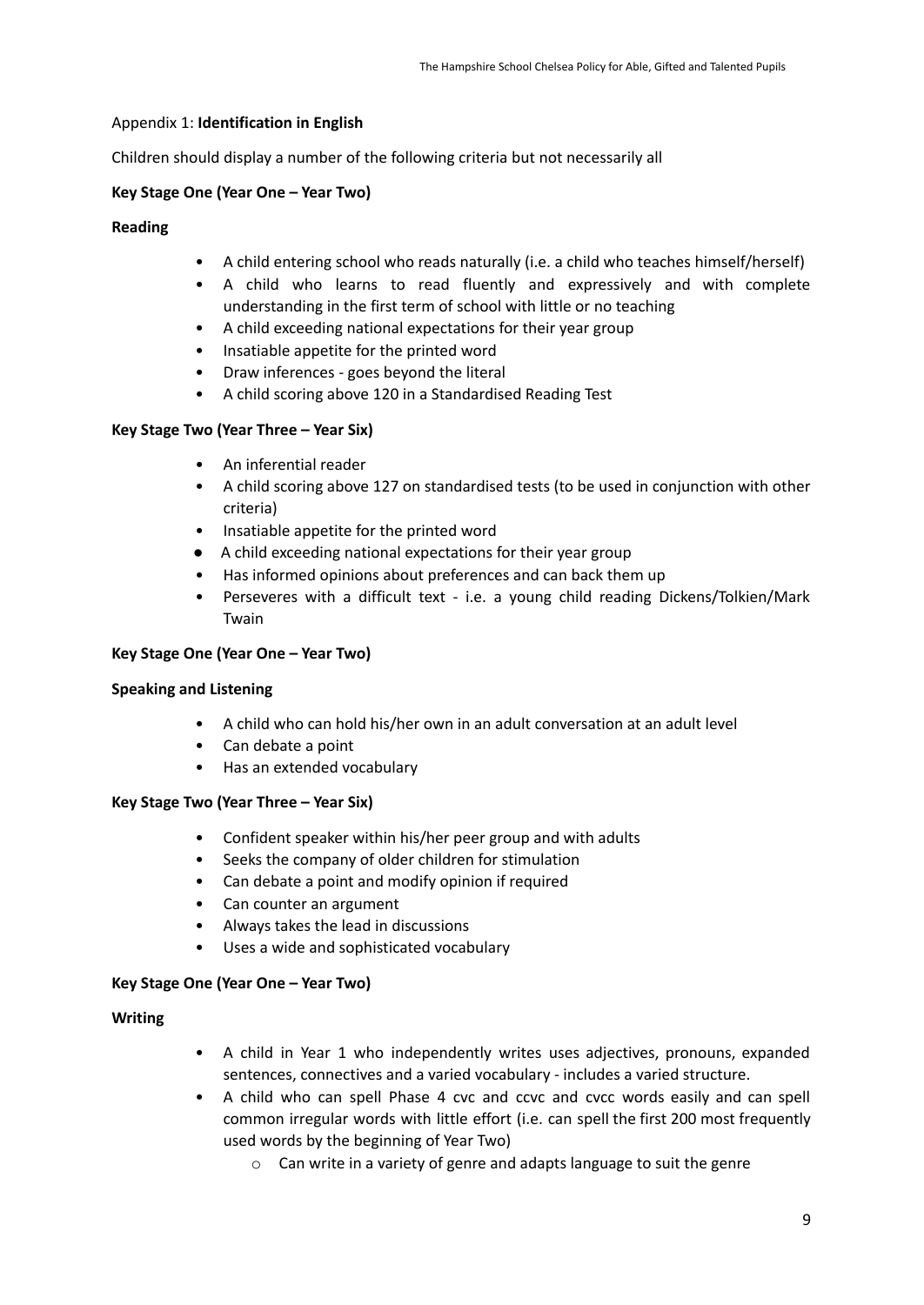### o A child exceeding national expectations for their year group

# **Key Stage Two (Year Three – Year Six)**

- A child achieving above age expectancy (see Assessment Policy)
- Can freely adapt writing to suit purpose and style obviously different to the peer group
- An ability to be self-critical at the drafting process at an early age
- Strives constantly for perfection
- Initiates own projects and writes for pleasure
- Choice of vocabulary
- Can manipulate work to improve it showing understanding of sentence structure in order to create effect
- Can mimic an author's style / genre
- Can use humour

### Appendix 2: **Identification in Maths**

Children should display a number of the following criteria but not necessarily all

### **Key Stage One (Year One – Year Two)**

- Thrives on complexity
- Works well beyond age group
- Manipulates information
- Achieves good above national expectations for their year group
- Works a Key Stage above expectations (see Assessment Policy for level expectations across the Key Stages )
- Thrives on investigative studies
- Understands place value up to 1000 at an early age

### **Key Stage Two (Year Three – Year Six)**

- Child scoring above 127 on in house testing
- Thrives on complexity
- Can explain difficult problems to others
- Asks complicated questions and wants to know more
- Completes work quickly and accurately
- Manipulates information
- Works a Key Stage above expectation (see Assessment Policy)
- Thrives on investigative studies and initiates own investigations
- Can develop and use formula at an early age

### Appendix 3: **Identification in Science**

Children should display a number of the following criteria but not necessarily all

### **Key Stages One and Two (Year One – Year Six)**

- Investigative skills are higher than age expectancy e.g. can predict and reason, can hypothesise with alternatives, inference and evaluation
- Intuitive understanding for the subject
- Studies for pleasure
- Already knows; excellent background knowledge
- Curiosity and original ideas, e.g. initiates own investigations
- Grasps the meaning quickly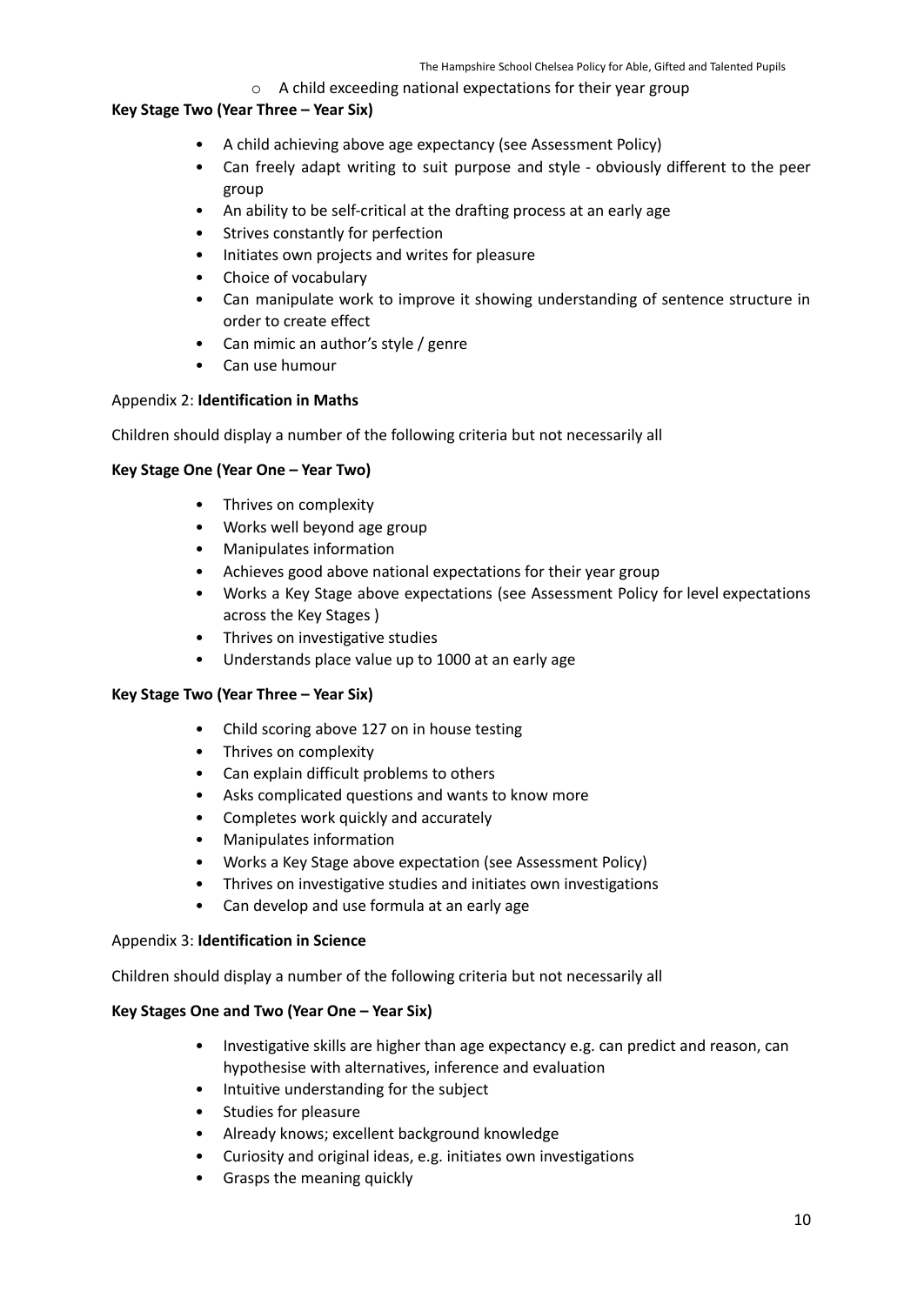• Is able to carry through investigations logically - can interpret results and apply them to other situations

### Appendix 4: **Identification in Computing**

Children should display a number of the following criteria but not necessarily all

### **Key Stages One and Two (Year One – Year Six)**

- Seems to instinctively understand what should be done
- Can apply knowledge and understanding across applications
- Uses applications creatively and not always in the manner for which they were designed
- Manipulates information
- Can identify a problem and solve it
- Is confident enough to experiment in a rational and logical manner and therefore is persistent, resourceful, self-directed and self-motivated
- Is able to break into the system
- Can teach others including teachers
- Has programming and system analysis skills

### Appendix 5: **Identification in History and Geography**

Children should display a number of the following criteria but not necessarily all

### **Key Stages One and Two (Year One – Year Six)**

- Skills level a key stage higher than age expectant e.g. chronology, map reading
- Takes questioning one step further than expected
- Discusses in detail and elaborates
- Works beyond the group
- Show strong feelings/opinions
- Already knows
- Draws inferences
- Is intense about subject
- Manipulates information
- Initiates own projects/self-directed
- Has original ideas
- Can discriminate and discuss the credibility of sources
- Can clearly empathise why people behave as they do and give reasoned justification

### Appendix 6: **Identification in Art**

Children should display a number of the following criteria but not necessarily all

### **Key Stages One and Two (Year One – Year Six)**

- Has an individual style
- Can interpret the subject in original ways, is imaginative
- Perception advanced beyond his/her chronological age
- Can use several elements of art in an advanced form beyond expectation (not just the child who can draw well)
- Shows artistic flair in several media
- Has an understanding of colour
- Knows what a finished product will look like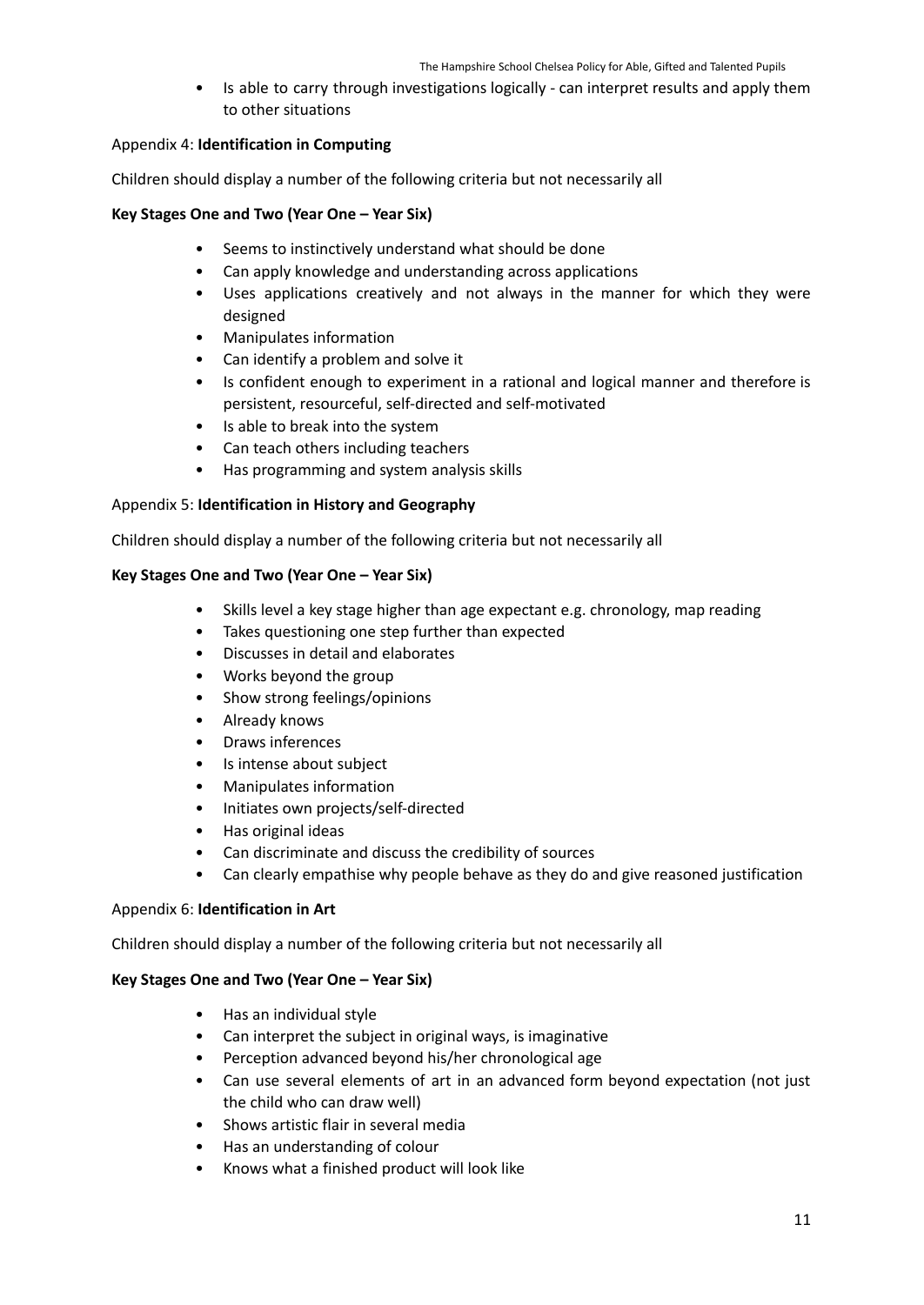- Can show a different personal response to those expected/ or directed
- Shows a mature response to the work of other artists often seeing beyond the obvious
- Keenly/ critically observant
- Older children may express a more emotional level of sensitivity
- Can draw what is seen not what is thought to be seen
- Successfully experiments with the visual elements

### Appendix 7: **Identification in Music**

Children should display a number of the following criteria but not necessarily all

### **Key Stage One (Year One – Year Two)**

- Acute sense of rhythm
- Sings in tune/ pitches perfectly or nearly perfectly
- Can memorise rhythm and tune and repeat after an interval
- Able to experiment with music purposefully
- Manipulates and augments music
- Initiates musical activities on own
- Can discuss a piece of music perceptively beyond their years

### **Key Stage Two (Year Three – Year Six)**

- Meets the above criteria at Key Stage 1
- Takes to an instrument quickly and easily with little teaching
- Plays expressively and sensitively
- Can play by ear
- Plays purely for enjoyment
- Instinctively plays an instrument

### Appendix 8: **Identification in Physical Education**

Children should display a number of the following criteria but not necessarily all

### **Key Stages One and Two (Year One – Year Six)**

- In Key Stage One, able to put movements together in sequence showing maturity beyond years
- Single minded to his/her approach to subject
- Highly competitive
- Self-critical; strives for perfection
- Intense about own subject
- Can cope with physical activities requiring high degree of motor coordination and takes lead in activities
- Strong, controlled and agile
- Skills a Key Stage higher than would be expected
- Excellent sense of rhythm able to empathise with stimulus
- Can extend and refine dance movements
- Demonstrates a good awareness of tactics

### Appendix 9: **Identification in Theology, Philosophy and Religion (TPR)**

Children should display a number of the following criteria but not necessarily all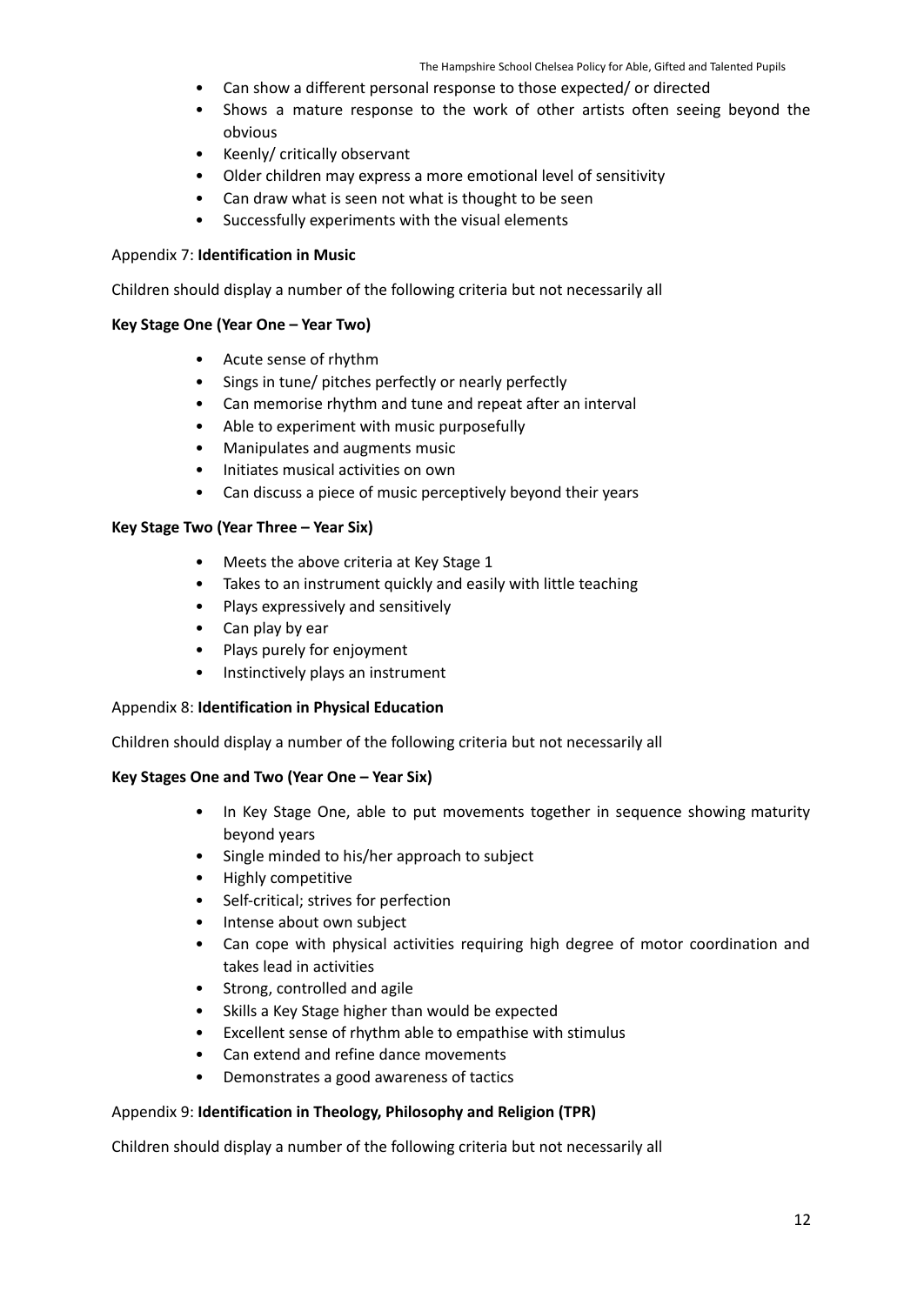### **Key Stages One and Two (Year One – Year Six)**

- Informed in unusual areas often beyond their years
- Shows unusual insights
- Shows high level of sensitivity and empathy
- Is intrigued by human nature and questions the actions of individuals and society as a whole
- Shows strong feelings and opinions
- Questions deeply
- Discusses in details and elaborates

### Appendix 10: **Identification in French**

Children should display a number of the following criteria but not necessarily all

# **Key Stages One and Two (Year One – Year Six)**

- Has a strong desire to put language together creatively and imaginatively by themselves
- Picks up new language and structures quickly and naturally
- Has a natural flair for grammar; can successfully conjugate verbs
- Has a strong ability to learn independently
- Has an insight into their own learning style and preference
- Shows an intense interest in the cultural features of the language
- Has confidence to take risks in using the language
- Asks grammatically based questions without having been taught something previously
- Can instinctively manipulate the language and grammar accurately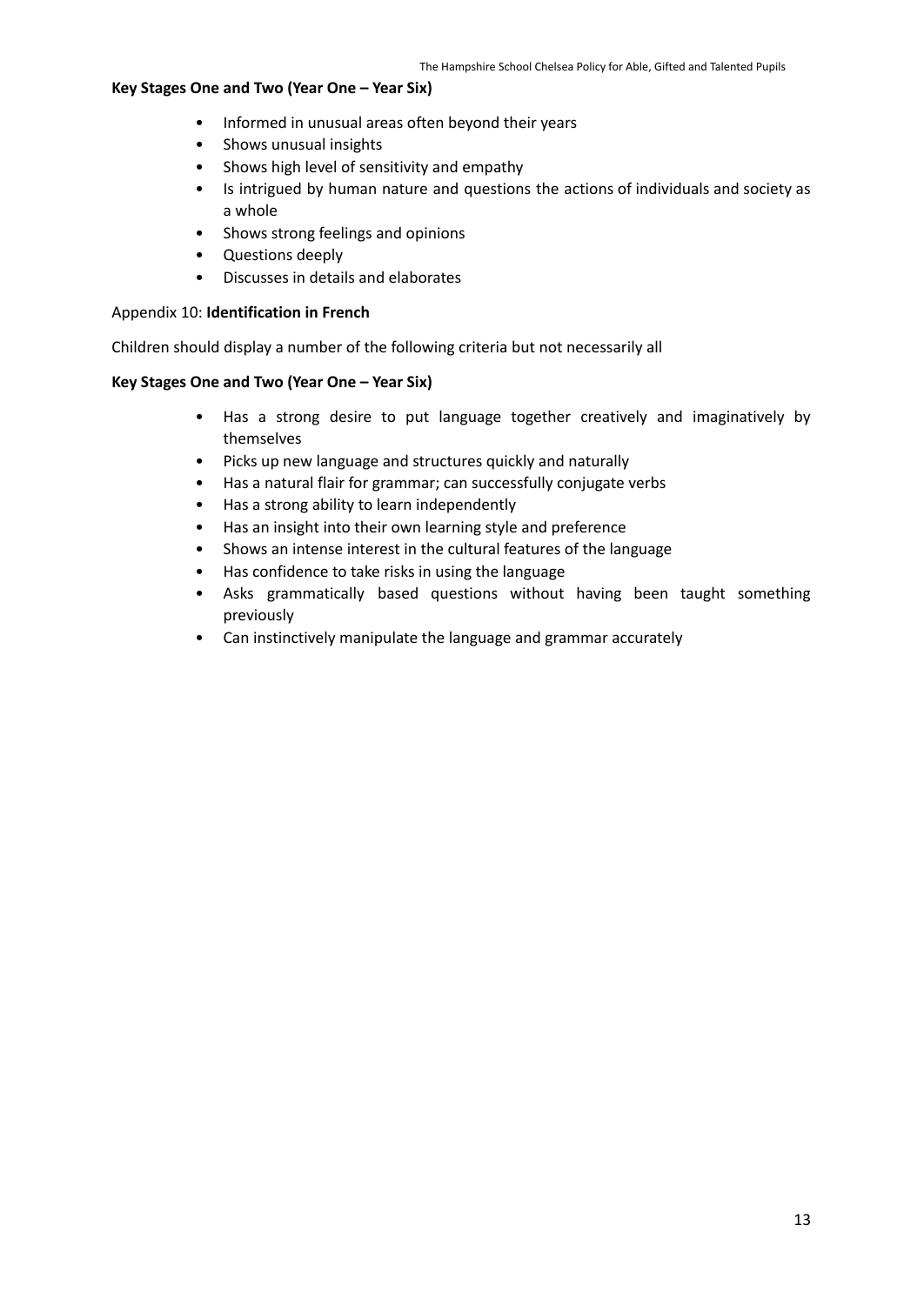# Appendix 11: **Checklist: Evaluating the learning environment**

Teachers can use this checklist to help them consider the effectiveness of the learning environment for more able, gifted, talented and high achieving pupils:

- Have we asked high achieving, gifted and talented pupils what helps them to learn effectively?
- What have we done to ensure we meet their needs?
- How have we helped pupils become more aware of their preferred learning styles?
- How have we helped pupils with the language needed to discuss the process of their learning?
- As teachers, how are we modelling the process of talking about how learning takes place, rather than just what is learned?
- How have we established a culture in which wrong answers are productive opportunities for learning and in which creative thinking is actively encouraged?
- How often do we encourage creative thinking by asking open-ended questions to which there are no right answers?
- How much do we encourage pupils to ask questions of themselves, each other and other adults in the classroom?
- How are pupils involved in self-assessment and/or peer assessment?
- How effectively are the processes of formative assessment developed?
- How are we developing and maintaining a classroom or school code of achievement?
- How do we encourage pupils through challenging and interactive displays?
- How do we ensure that examples of gifted and talented pupils' work are on display or readily available, to raise the expectations of both pupils and teachers?
- How effectively are we involving teaching assistants and supply teachers in the identification of, and provision for, high achieving, more able pupils?
- How thoroughly have we checked work to make sure that it offers challenges that match higher level descriptions than expected for the Key Stage and/or the exceptional performance criteria of the national curriculum?
- How are we developing a resource collection, including lists of web resources, for pupils and staff in classrooms, the staff room, library or resource centre?
- How are we making sure that resources are being used?
- How effectively are we liaising with the schools' library service or other local resource support services?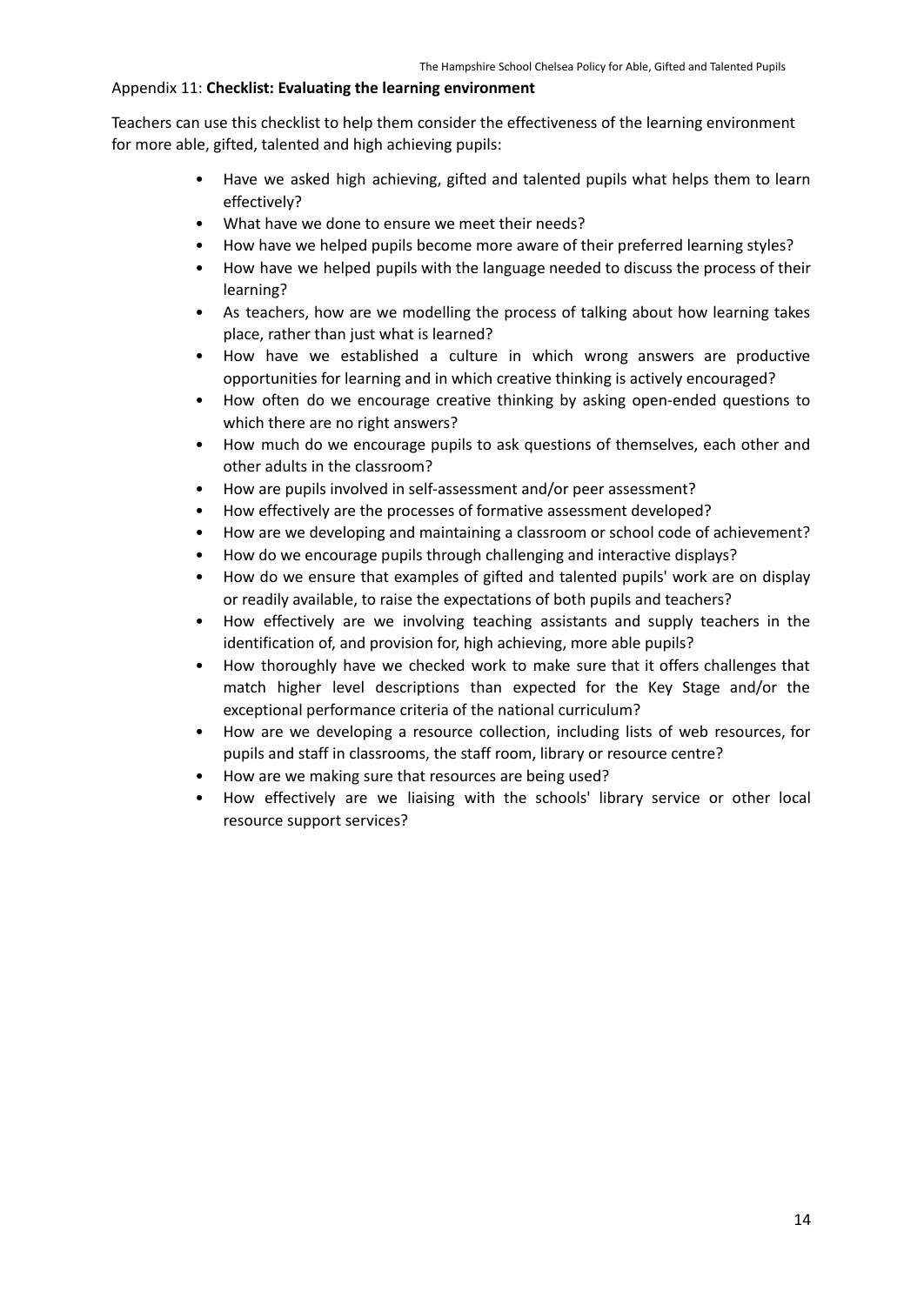<span id="page-14-0"></span>Appendix 12

# **Pupil Assessment Profiles for Able, Gifted and Talented**

# **Years One – Year Eight**

In this section the pupil's thinking and learning skills, and personality traits, are considered in addition to identification from Appendices 1-11 to compile an overall **Pupil Assessment Profile**. Each of the component profiles contains a number of key assessment statements regarding the pupil in question, for which scores should be recorded as follows, **in relation to the peers within the school:**

- **4 –** Performing (or capable of performing) **exceptionally** well
- **3 –** Clearly **well advanced** (or has the potential to be so)
- **2 –** Displaying (or capable of displaying) **above-average** performance

# **1 –** Performing **in line with the year-group average**

|                         | <b>PROFIL</b><br><b>THINKING SKILLS</b><br>A                          | <b>SCOR</b> |  |
|-------------------------|-----------------------------------------------------------------------|-------------|--|
| E                       |                                                                       | Е           |  |
|                         | Is able to process information quickly and accurately.                |             |  |
| $\mathbf{2}$            | Has a highly-enquiring mind, with well-developed reasoning and        |             |  |
|                         | deduction skills.                                                     |             |  |
| 3                       | Capable of having very imaginative ideas.                             |             |  |
| $\overline{\mathbf{4}}$ | Approaches problems creatively.                                       |             |  |
| 5                       | Is able to evaluate data objectively.                                 |             |  |
| 6                       | Can retain significant facts and information, and recall selectively. |             |  |
| $\overline{7}$          | Is highly articulate, using subject-specific language and a wide      |             |  |
|                         | vocabulary confidently.                                               |             |  |
| 8                       | Is well able to work independently, and enjoys doing so.              |             |  |
| 9                       | Analyses situations well, and can generalise.                         |             |  |
| $\mathbf{1}$            | Is highly curious and confident in new situations.                    |             |  |
| 0                       |                                                                       |             |  |

|                | <b>PROFIL</b><br>B                                                   | <b>LEARNING SKILLS</b>                                                  | <b>SCOR</b> |
|----------------|----------------------------------------------------------------------|-------------------------------------------------------------------------|-------------|
| E              |                                                                      |                                                                         | IĐ.         |
|                | Acquires new knowledge, understanding and skills quickly and easily. |                                                                         |             |
| $\overline{2}$ | Is a self-directed learner who develops own ideas.                   |                                                                         |             |
| 3              | Shows well-developed attention and concentration.                    |                                                                         |             |
| $\overline{4}$ | Confidence and motivation levels are high.                           |                                                                         |             |
| $\overline{5}$ |                                                                      | Is a productive worker who learns at a good pace.                       |             |
| 6              |                                                                      | Is a self-evaluative learner, who knows what is being done, how well it |             |
|                |                                                                      | has been tackled and how it can be improved.                            |             |
| 7              |                                                                      | Approaches problems logically and thoroughly.                           |             |
| 8              | Organises own approach to work properly.                             |                                                                         |             |
| 9              |                                                                      | Can see connections among different aspects of learning.                |             |
| $\mathbf{1}$   |                                                                      | Can use and apply new learning, work in the abstract, and devise        |             |
|                | original ideas.                                                      |                                                                         |             |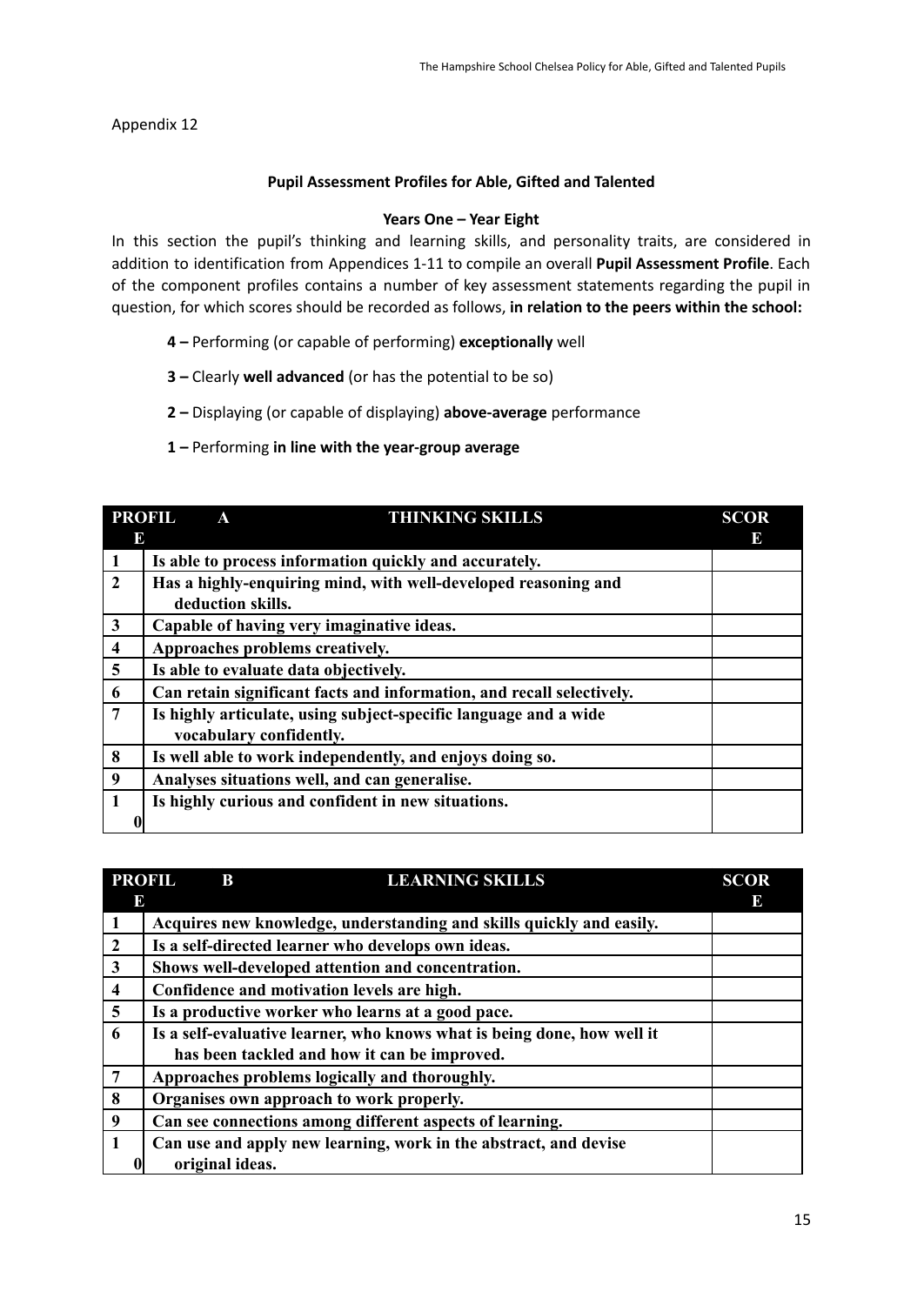| <b>PROFIL</b>           | PERSONALITY TRAITS<br>C                                               | <b>SCOR</b> |  |  |
|-------------------------|-----------------------------------------------------------------------|-------------|--|--|
|                         | E<br>Ю                                                                |             |  |  |
|                         | Displays a sharp and often mature sense of humour.                    |             |  |  |
| $\overline{2}$          | Pays considerable attention to detail.                                |             |  |  |
| $\mathbf{3}$            | Is highly responsive to new ideas and situations.                     |             |  |  |
| $\overline{\mathbf{4}}$ | Often emerges as a leader of others.                                  |             |  |  |
| $\overline{\mathbf{5}}$ | Understands the whole picture with relative ease.                     |             |  |  |
| 6                       | Is capable of being very flexible in approach.                        |             |  |  |
| $\overline{7}$          | Shows tenacity in pursuing a line of enquiry.                         |             |  |  |
| 8                       | Avoids errors caused by rushing.                                      |             |  |  |
| 9                       | Is quick to see own errors and to devise alternative strategies.      |             |  |  |
| $\mathbf{1}$            | Can be very popular with his or her peers, and relates very easily to |             |  |  |
|                         | adults as well.                                                       |             |  |  |

| Profile | <b>Total Score</b> |
|---------|--------------------|
|         |                    |
| B       |                    |
| C       |                    |